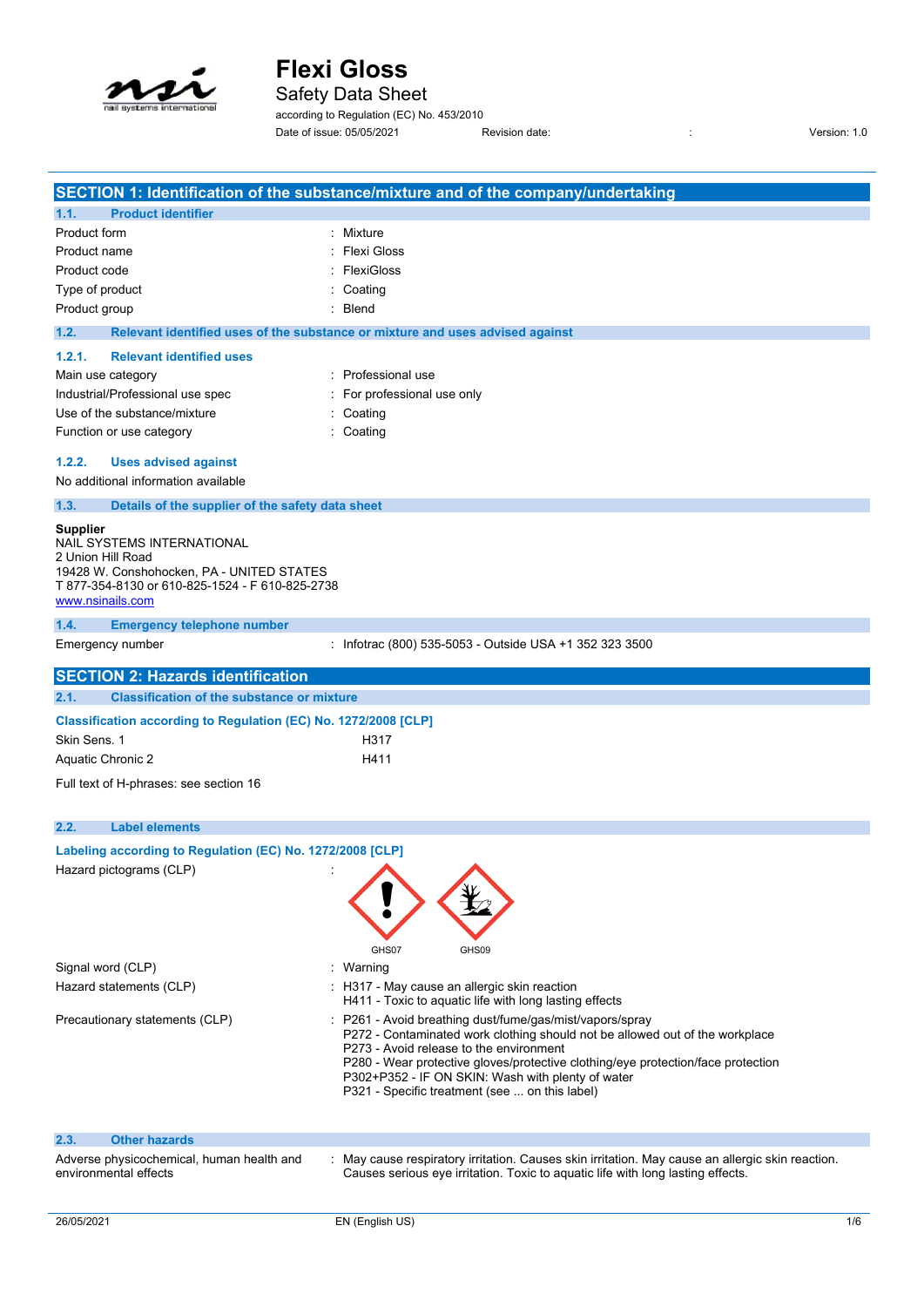Safety Data Sheet

according to Regulation (EC) No. 453/2010

### **SECTION 3: Composition/Information on ingredients**

#### **3.1. Substance**

Not applicable

#### **3.2. Mixture**

| <b>Name</b>                                  | <b>Product identifier</b>                                              | $\frac{9}{6}$ | <b>Classification according to</b><br><b>Regulation (EC) No.</b><br>1272/2008 [CLP] |
|----------------------------------------------|------------------------------------------------------------------------|---------------|-------------------------------------------------------------------------------------|
| TRIS-HEA/HDI ISOCYANURATE TRIMER             | (CAS No) 264888-31-5<br>(EC no) 677-640-8                              | $40 - 60$     | Not classified                                                                      |
| Ethoxylated Trimethylolpropane Triacrylate   | (CAS No) 28961-43-5<br>(EC no) 500-066-5                               | $30 - 50$     | Not classified                                                                      |
| Pentaerythritol Tetra (3-mercaplopropionate) | (CAS No) 7575-23-7<br>(EC no) 231-472-8                                | $2 - 6$       | Acute Tox. 4 (Oral), H302<br>Skin Irrit. 2, H315<br>Aquatic Chronic 1, H410         |
| TRIMETHYLBENZOYL DIPHENYLPHOSPHINE OXIDE     | (CAS No) 75980-60-8<br>(EC no) 278-355-8<br>(EC index no) 015-203-00-X | $1 - 3$       | Repr. 2, H361f                                                                      |
| Ethyl Trimethylbenzoyl Phenylphosphinate     | (CAS No) 84434-11-7<br>(EC no) 282-810-6                               | $0.1 - 1$     | Not classified                                                                      |
| CI 60725 (Violet 2)                          | (CAS No) 81-48-1<br>(EC no) 201-353-5                                  | $0.01 - 0.1$  | Not classified                                                                      |

Full text of H-statements: see section 16

|            | <b>SECTION 4: First aid measures</b>                                       |                                                                                                                                                                                     |
|------------|----------------------------------------------------------------------------|-------------------------------------------------------------------------------------------------------------------------------------------------------------------------------------|
| 4.1.       | <b>Description of first aid measures</b>                                   |                                                                                                                                                                                     |
|            | First-aid measures general                                                 | : Call a poison center/doctor/physician if you feel unwell.                                                                                                                         |
|            | First-aid measures after inhalation                                        | : Remove person to fresh air and keep comfortable for breathing. Call a poison<br>center/doctor/physician if you feel unwell.                                                       |
|            | First-aid measures after skin contact                                      | Wash skin with plenty of water. Take off contaminated clothing. If skin irritation or rash occurs:<br>Get medical advice/attention.                                                 |
|            | First-aid measures after eye contact                                       | : Rinse cautiously with water for several minutes. Remove contact lenses, if present and easy to<br>do. Continue rinsing. If eye irritation persists: Get medical advice/attention. |
|            | First-aid measures after ingestion                                         | : Call a poison center/doctor/physician if you feel unwell.                                                                                                                         |
| 4.2.       | Most important symptoms and effects, both acute and delayed                |                                                                                                                                                                                     |
|            | Symptoms/injuries after inhalation                                         | May cause respiratory irritation.                                                                                                                                                   |
|            | Symptoms/injuries after skin contact                                       | : Irritation. May cause an allergic skin reaction.                                                                                                                                  |
|            | Symptoms/injuries after eye contact                                        | Eye irritation.                                                                                                                                                                     |
| 4.3.       | Indication of any immediate medical attention and special treatment needed |                                                                                                                                                                                     |
|            | Treat symptomatically.                                                     |                                                                                                                                                                                     |
|            | <b>SECTION 5: Firefighting measures</b>                                    |                                                                                                                                                                                     |
| 5.1.       | <b>Extinguishing media</b>                                                 |                                                                                                                                                                                     |
|            | Suitable extinguishing media                                               | : Water spray. Dry powder. Foam. Carbon dioxide.                                                                                                                                    |
| 5.2.       | Special hazards arising from the substance or mixture                      |                                                                                                                                                                                     |
| fire       | Hazardous decomposition products in case of                                | : Toxic fumes may be released.                                                                                                                                                      |
| 5.3.       | <b>Advice for firefighters</b>                                             |                                                                                                                                                                                     |
|            | Protection during firefighting                                             | : Do not attempt to take action without suitable protective equipment. Self-contained breathing<br>apparatus. Complete protective clothing.                                         |
|            | <b>SECTION 6: Accidental release measures</b>                              |                                                                                                                                                                                     |
| 6.1.       | Personal precautions, protective equipment and emergency procedures        |                                                                                                                                                                                     |
| 6.1.1.     | For non-emergency personnel                                                |                                                                                                                                                                                     |
|            | <b>Emergency procedures</b>                                                | : Ventilate spillage area. Avoid breathing dust/fume/gas/mist/vapors/spray. Avoid contact with<br>skin and eyes.                                                                    |
| 6.1.2.     | For emergency responders                                                   |                                                                                                                                                                                     |
|            | Protective equipment                                                       | Do not attempt to take action without suitable protective equipment. For further information<br>refer to section 8: "Exposure controls/personal protection".                        |
| 6.2.       | <b>Environmental precautions</b>                                           |                                                                                                                                                                                     |
|            | Avoid release to the environment.                                          |                                                                                                                                                                                     |
| 26/05/2021 |                                                                            | EN (English US)<br>2/6                                                                                                                                                              |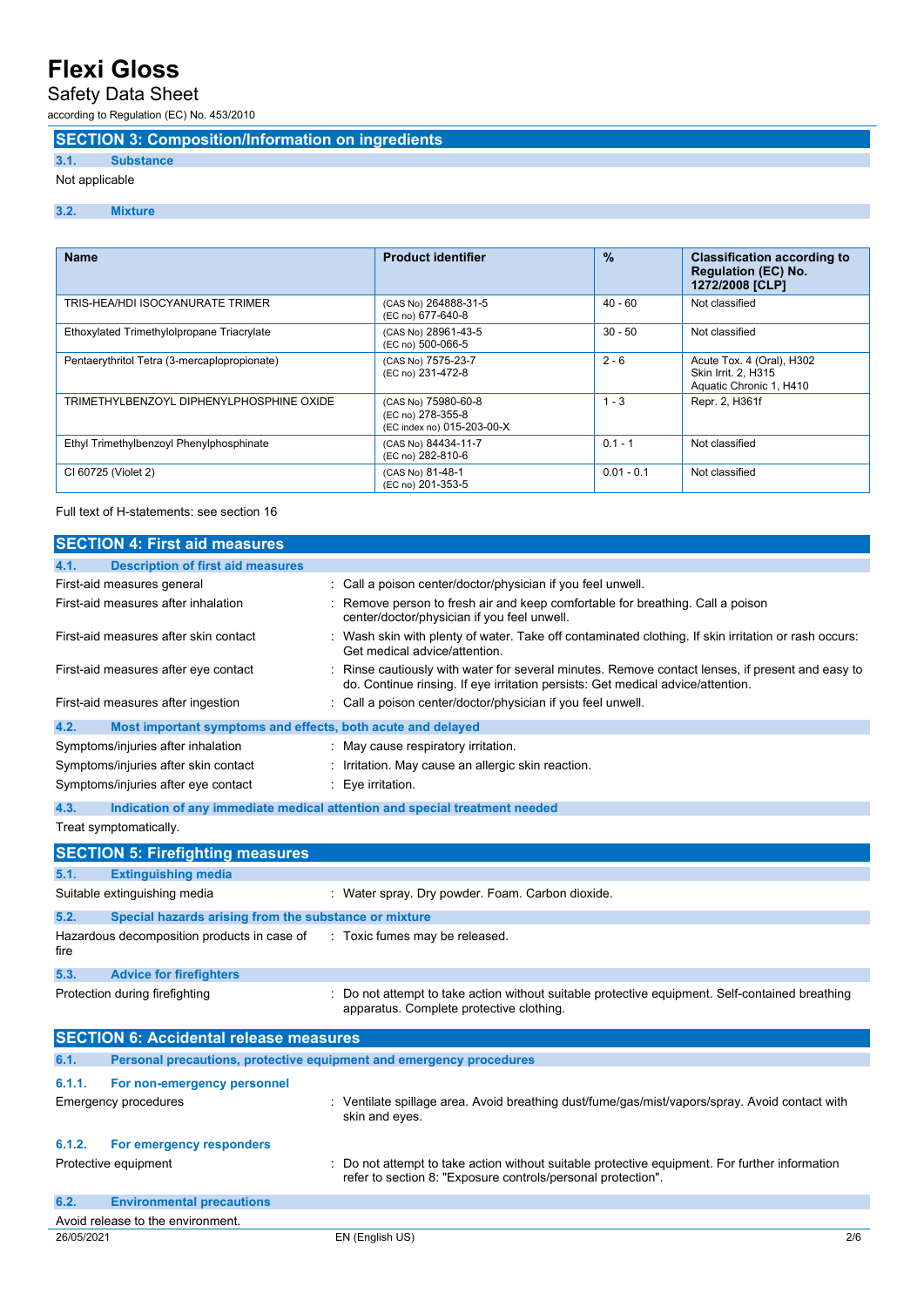### Safety Data Sheet

according to Regulation (EC) No. 453/2010

| according to Regulation (EC) No. 453/2010                                       |                                                                                                                                                                                                                         |
|---------------------------------------------------------------------------------|-------------------------------------------------------------------------------------------------------------------------------------------------------------------------------------------------------------------------|
| 6.3.<br>Methods and material for containment and cleaning up                    |                                                                                                                                                                                                                         |
| For containment                                                                 | : Collect spillage.                                                                                                                                                                                                     |
| Methods for cleaning up                                                         | Take up liquid spill into absorbent material.                                                                                                                                                                           |
| Other information                                                               | Dispose of materials or solid residues at an authorized site.                                                                                                                                                           |
| 6.4.<br><b>Reference to other sections</b>                                      |                                                                                                                                                                                                                         |
| For further information refer to section 13.                                    |                                                                                                                                                                                                                         |
| <b>SECTION 7: Handling and storage</b>                                          |                                                                                                                                                                                                                         |
| <b>Precautions for safe handling</b><br>7.1.                                    |                                                                                                                                                                                                                         |
| Precautions for safe handling                                                   | Use only outdoors or in a well-ventilated area. Avoid breathing<br>dust/fume/gas/mist/vapors/spray. Avoid contact with skin and eyes. Wear personal protective<br>equipment.                                            |
| Hygiene measures                                                                | Wash contaminated clothing before reuse. Contaminated work clothing should not be allowed<br>out of the workplace. Do not eat, drink or smoke when using this product. Always wash hands<br>after handling the product. |
| 7.2.<br>Conditions for safe storage, including any incompatibilities            |                                                                                                                                                                                                                         |
| Storage conditions                                                              | : Store locked up. Store in a well-ventilated place. Keep container tightly closed. Keep cool.                                                                                                                          |
| 7.3.<br><b>Specific end use(s)</b>                                              |                                                                                                                                                                                                                         |
| No additional information available                                             |                                                                                                                                                                                                                         |
| <b>SECTION 8: Exposure controls/personal protection</b>                         |                                                                                                                                                                                                                         |
| 8.1.<br><b>Control parameters</b>                                               |                                                                                                                                                                                                                         |
| No additional information available                                             |                                                                                                                                                                                                                         |
|                                                                                 |                                                                                                                                                                                                                         |
| 8.2.<br><b>Exposure controls</b>                                                |                                                                                                                                                                                                                         |
| Appropriate engineering controls                                                | Ensure good ventilation of the work station.                                                                                                                                                                            |
| Hand protection                                                                 | Protective gloves                                                                                                                                                                                                       |
| Eye protection                                                                  | Safety glasses                                                                                                                                                                                                          |
| Skin and body protection                                                        | Wear suitable protective clothing                                                                                                                                                                                       |
| Respiratory protection                                                          | In case of insufficient ventilation, wear suitable respiratory equipment                                                                                                                                                |
| Environmental exposure controls                                                 | Avoid release to the environment.                                                                                                                                                                                       |
|                                                                                 |                                                                                                                                                                                                                         |
| <b>SECTION 9: Physical and chemical properties</b>                              |                                                                                                                                                                                                                         |
| 9.1.<br>Information on basic physical and chemical properties<br>Physical state | : Liquid                                                                                                                                                                                                                |
| Appearance                                                                      | : Viscous.                                                                                                                                                                                                              |
| Color                                                                           | clear.                                                                                                                                                                                                                  |
| Odor                                                                            | No data available                                                                                                                                                                                                       |
| Odor threshold                                                                  | No data available                                                                                                                                                                                                       |
| рH                                                                              | No data available                                                                                                                                                                                                       |
| Relative evaporation rate (butyl acetate=1)                                     | No data available                                                                                                                                                                                                       |
| Melting point                                                                   | Not applicable                                                                                                                                                                                                          |
| Freezing point                                                                  | No data available                                                                                                                                                                                                       |
| Boiling point                                                                   | No data available                                                                                                                                                                                                       |
| Floch point                                                                     | والمالح الأسريمان وبالمرامل                                                                                                                                                                                             |

| Boiling point                   | : No data available |
|---------------------------------|---------------------|
| Flash point                     | : No data available |
| Auto-ignition temperature       | : No data available |
| Decomposition temperature       | : No data available |
| Flammability (solid, gas)       | $:$ Not applicable  |
| Vapor pressure                  | : No data available |
| Relative vapor density at 20 °C | : No data available |
| Relative density                | : No data available |
| Solubility                      | : No data available |
| Log Pow                         | : No data available |
| Viscosity, kinematic            | : No data available |
| Viscosity, dynamic              | : No data available |
| <b>Explosive properties</b>     | : No data available |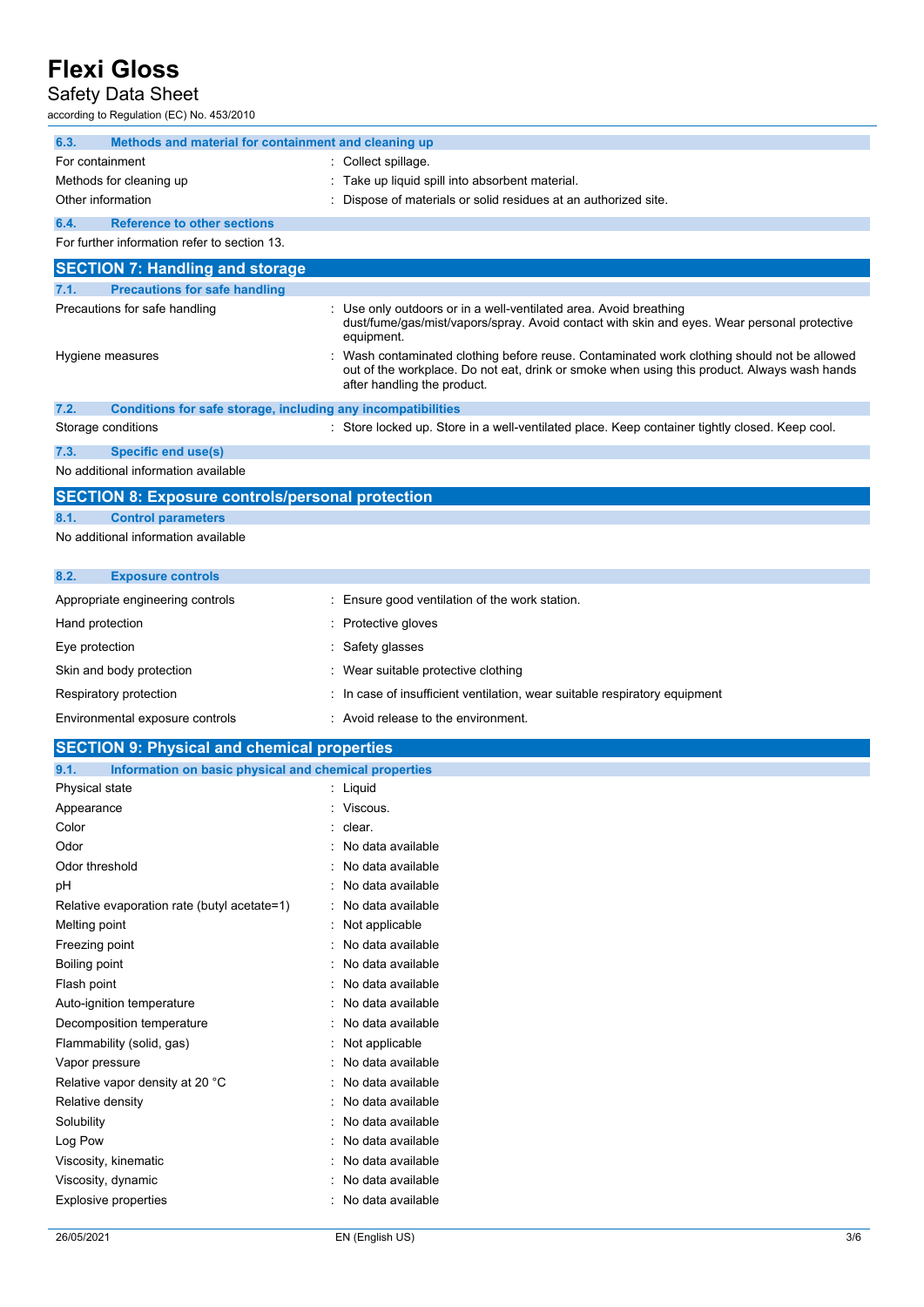### Safety Data Sheet

| ----- | according to Regulation (EC) No. 453/2010                                          |                     |
|-------|------------------------------------------------------------------------------------|---------------------|
|       | Oxidizing properties                                                               | : No data available |
|       | <b>Explosion limits</b>                                                            | : No data available |
| 9.2.  | <b>Other information</b>                                                           |                     |
|       | No additional information available                                                |                     |
|       | <b>SECTION 10: Stability and reactivity</b>                                        |                     |
| 10.1. | <b>Reactivity</b>                                                                  |                     |
|       | The product is non-reactive under normal conditions of use, storage and transport. |                     |
| 10.2. | <b>Chemical stability</b>                                                          |                     |
|       | Stable under normal conditions.                                                    |                     |
| 10.3. | <b>Possibility of hazardous reactions</b>                                          |                     |
|       | No dangerous reactions known under normal conditions of use.                       |                     |
| 10.4. | <b>Conditions to avoid</b>                                                         |                     |
|       | None under recommended storage and handling conditions (see section 7).            |                     |
| 10.5. | <b>Incompatible materials</b>                                                      |                     |
|       | No additional information available                                                |                     |

**10.6. Hazardous decomposition products**

Under normal conditions of storage and use, hazardous decomposition products should not be produced.

| <b>SECTION 11: Toxicological information</b>          |                                        |  |
|-------------------------------------------------------|----------------------------------------|--|
| 11.1.<br>Information on toxicological effects         |                                        |  |
| Acute toxicity                                        | : Not classified                       |  |
| Skin corrosion/irritation                             | : Not classified                       |  |
| Serious eye damage/irritation                         | : Not classified                       |  |
| Respiratory or skin sensitization                     | : May cause an allergic skin reaction. |  |
| Germ cell mutagenicity                                | : Not classified                       |  |
| Carcinogenicity                                       | : Not classified                       |  |
| Reproductive toxicity                                 | : Not classified                       |  |
| Specific target organ toxicity (single exposure)      | : Not classified                       |  |
| Specific target organ toxicity (repeated<br>exposure) | : Not classified                       |  |
| Aspiration hazard                                     | Not classified                         |  |
|                                                       |                                        |  |
| <b>SECTION 12: Ecological information</b>             |                                        |  |
| 12.1.<br><b>Toxicity</b>                              |                                        |  |

| -------         | . |
|-----------------|---|
|                 |   |
| Ecology goneral |   |

Ecology - general **Ecology** - general **interpretational intervals**  $\cdot$  Toxic to aquatic life with long lasting effects.

| 12.2. | <b>Persistence and degradability</b>                                                                                                                                                                                                                                                                                                                          |                                                                                             |
|-------|---------------------------------------------------------------------------------------------------------------------------------------------------------------------------------------------------------------------------------------------------------------------------------------------------------------------------------------------------------------|---------------------------------------------------------------------------------------------|
|       | No additional information available                                                                                                                                                                                                                                                                                                                           |                                                                                             |
| 12.3. | <b>Bioaccumulative potential</b>                                                                                                                                                                                                                                                                                                                              |                                                                                             |
|       | No additional information available                                                                                                                                                                                                                                                                                                                           |                                                                                             |
| 12.4. | <b>Mobility in soil</b>                                                                                                                                                                                                                                                                                                                                       |                                                                                             |
|       | No additional information available                                                                                                                                                                                                                                                                                                                           |                                                                                             |
| 12.5. | <b>Results of PBT and vPvB assessment</b>                                                                                                                                                                                                                                                                                                                     |                                                                                             |
|       | No additional information available                                                                                                                                                                                                                                                                                                                           |                                                                                             |
| 12.6. | <b>Other adverse effects</b>                                                                                                                                                                                                                                                                                                                                  |                                                                                             |
|       | No additional information available                                                                                                                                                                                                                                                                                                                           |                                                                                             |
|       | <b>SECTION 13: Disposal considerations</b>                                                                                                                                                                                                                                                                                                                    |                                                                                             |
| 13.1. | <b>Waste treatment methods</b>                                                                                                                                                                                                                                                                                                                                |                                                                                             |
|       | Waste treatment methods<br>÷                                                                                                                                                                                                                                                                                                                                  | Dispose of contents/container in accordance with licensed collector's sorting instructions. |
|       | $\alpha$ = $\alpha$ = $\alpha$ + $\alpha$ + $\alpha$ + $\alpha$ + $\alpha$ + $\alpha$ + $\alpha$ + $\alpha$ + $\alpha$ + $\alpha$ + $\alpha$ + $\alpha$ + $\alpha$ + $\alpha$ + $\alpha$ + $\alpha$ + $\alpha$ + $\alpha$ + $\alpha$ + $\alpha$ + $\alpha$ + $\alpha$ + $\alpha$ + $\alpha$ + $\alpha$ + $\alpha$ + $\alpha$ + $\alpha$ + $\alpha$ + $\alpha$ |                                                                                             |

#### **SECTION 14: Transport information**

In accordance with ADR / RID / IMDG / IATA / ADN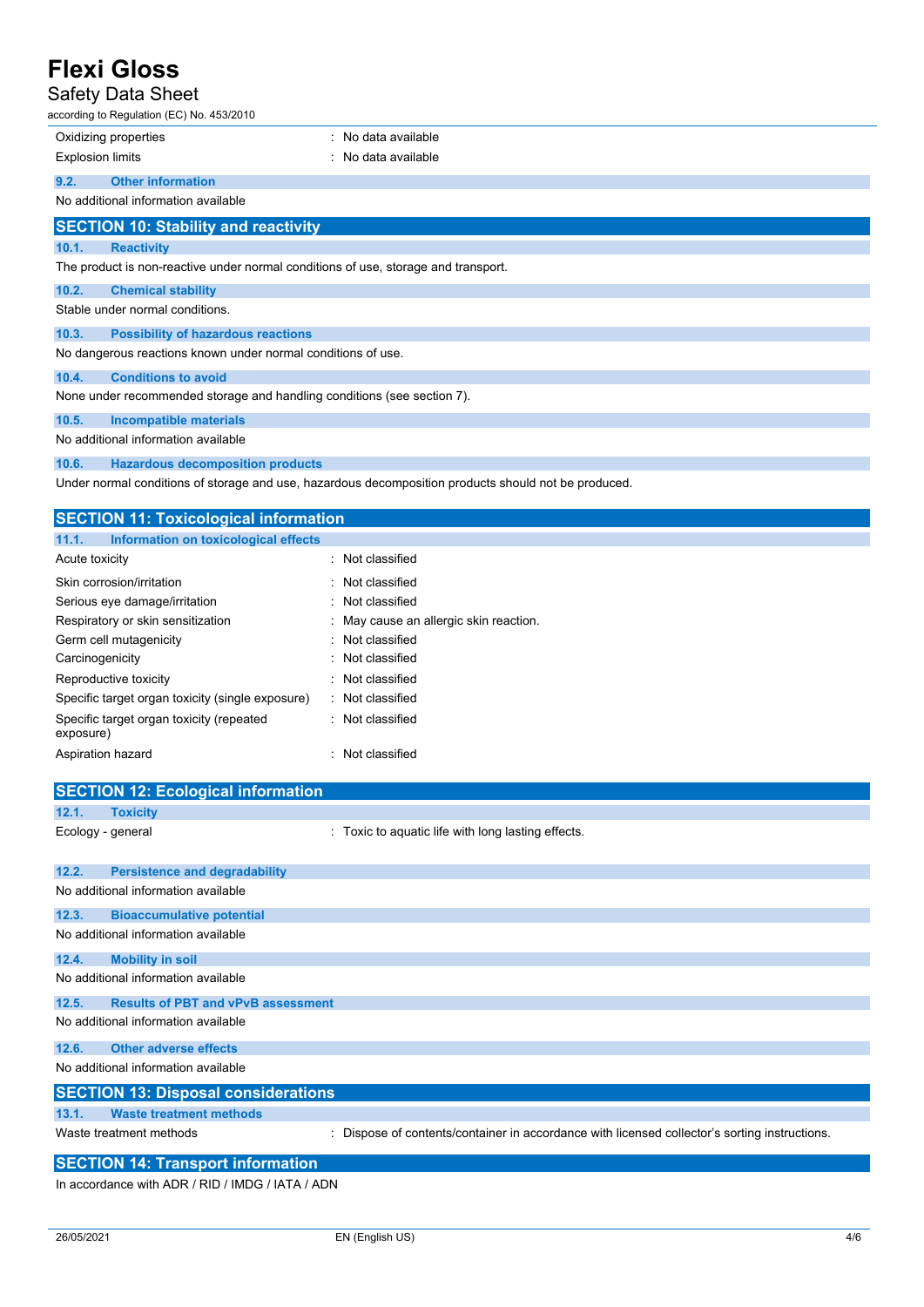### Safety Data Sheet

according to Regulation (EC) No. 453/2010

| according to Regulation (EC) No. 453/2010                                                          |                                                                                                |
|----------------------------------------------------------------------------------------------------|------------------------------------------------------------------------------------------------|
| 14.1.<br><b>UN number</b>                                                                          |                                                                                                |
| Not regulated for transport                                                                        |                                                                                                |
| 14.2.<br><b>UN proper shipping name</b>                                                            |                                                                                                |
| Proper Shipping Name (ADR)                                                                         | Not applicable                                                                                 |
| Proper Shipping Name (IATA)                                                                        | Not applicable                                                                                 |
| 14.3.<br><b>Transport hazard class(es)</b>                                                         |                                                                                                |
| <b>ADR</b>                                                                                         |                                                                                                |
| Transport hazard class(es) (ADR)                                                                   | : Not applicable                                                                               |
|                                                                                                    |                                                                                                |
| <b>IATA</b><br>Transport hazard class(es) (IATA)                                                   | Not applicable                                                                                 |
| 14.4.<br><b>Packing group</b>                                                                      |                                                                                                |
| Packing group (ADR)                                                                                | : Not applicable                                                                               |
| Packing group (IATA)                                                                               | Not applicable                                                                                 |
| 14.5.<br><b>Environmental hazards</b>                                                              |                                                                                                |
| Dangerous for the environment                                                                      | : Yes                                                                                          |
| Other information                                                                                  | : No supplementary information available                                                       |
| 14.6.<br><b>Special precautions for user</b>                                                       |                                                                                                |
| - Overland transport<br>No data available                                                          |                                                                                                |
| - Air transport<br>No data available                                                               |                                                                                                |
| 14.7.                                                                                              | Transport in bulk according to Annex II of MARPOL 73/78 and the IBC Code                       |
| Not applicable                                                                                     |                                                                                                |
| <b>SECTION 15: Regulatory information</b>                                                          |                                                                                                |
| 15.1.                                                                                              | Safety, health and environmental regulations/legislation specific for the substance or mixture |
|                                                                                                    |                                                                                                |
| 15.1.1.<br><b>EU-Regulations</b>                                                                   |                                                                                                |
| Contains no REACH substances with Annex XVII restrictions<br>Contains no REACH candidate substance |                                                                                                |
| Contains no REACH Annex XIV substances.                                                            |                                                                                                |
| <b>National regulations</b><br>15.1.2.<br>No additional information available                      |                                                                                                |
| 15.2.<br><b>Chemical safety assessment</b>                                                         |                                                                                                |
| No chemical safety assessment has been carried out                                                 |                                                                                                |
| <b>SECTION 16: Other information</b>                                                               |                                                                                                |
|                                                                                                    |                                                                                                |
| Full text of H- and EUH-phrases:                                                                   |                                                                                                |
|                                                                                                    |                                                                                                |

| Acute Tox. 4 (Oral) | Acute toxicity (oral) Category 4                                 |
|---------------------|------------------------------------------------------------------|
| Aquatic Chronic 1   | Hazardous to the aquatic environment - Chronic Hazard Category 1 |
| Aquatic Chronic 2   | Hazardous to the aguatic environment - Chronic Hazard Category 2 |
| Repr. 2             | Reproductive toxicity Category 2                                 |